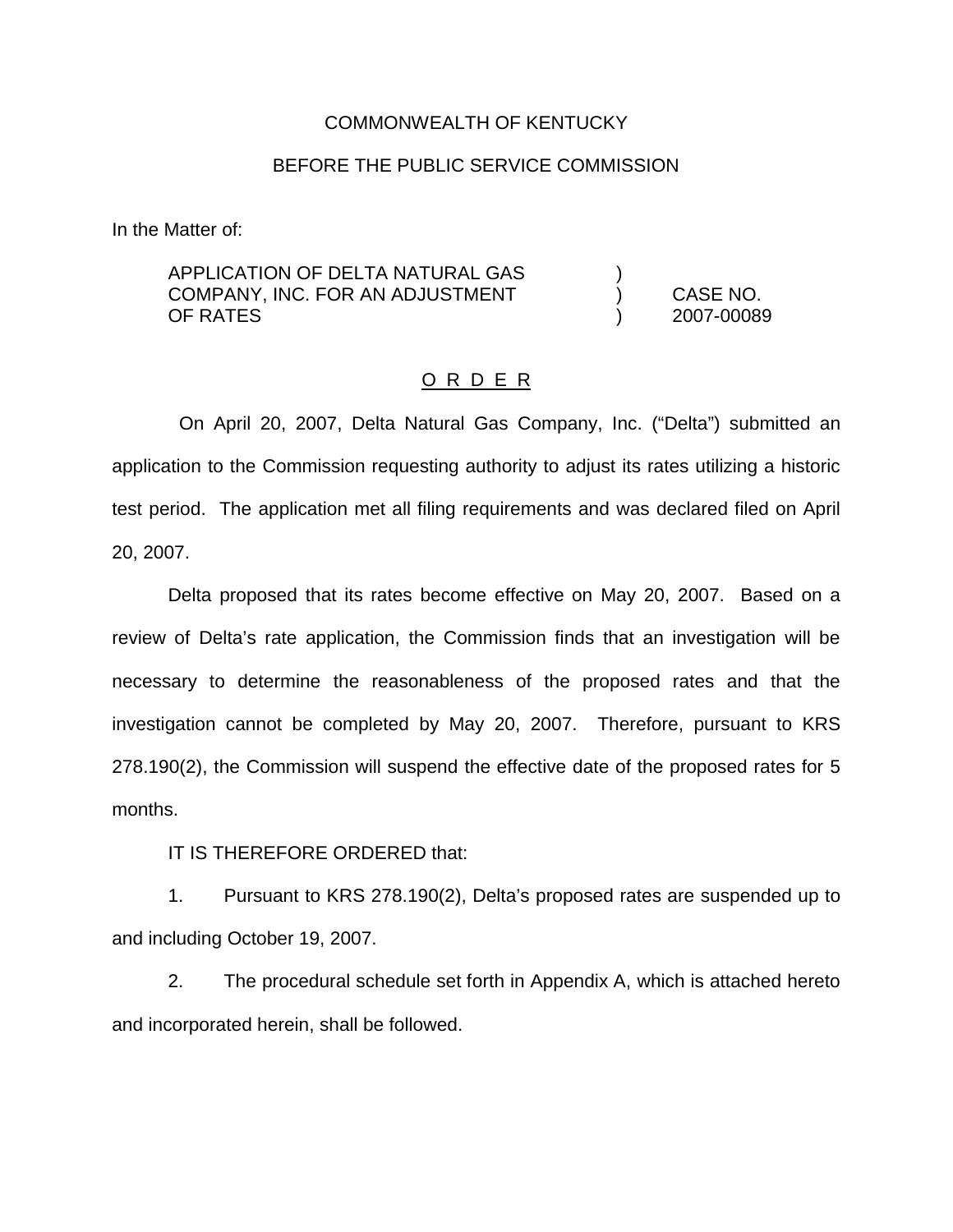3. a. Responses to requests for information shall be appropriately indexed and shall include the name of the witness responsible for responding to the questions related to the information provided, with copies to all parties of record and 9 copies to the Commission.

b. Each response shall be under oath or, for representatives of a public or private corporation, a partnership, an association or a governmental agency, be accompanied by a signed certification of the preparer or person supervising the preparation of the response on behalf of the entity that the response is true and accurate to the best of that person's knowledge, information, and belief formed after a reasonable inquiry.

c. A party shall make timely amendment to any prior response if it obtains information upon the basis of which it knows that the response was incorrect when made or, though correct when made, is now incorrect in any material respect.

d. For any request to which a party fails to furnish all or part of the requested information, that party shall provide a written explanation of the specific grounds for its failure to furnish.

4. Any party filing testimony shall file an original and 12 copies.

5. At any public hearing in this matter, neither opening statements nor summarization of direct testimonies shall be permitted.

6. The Commission does not look favorably upon motions for continuance. Accordingly, motions for extensions of time with respect to the schedule herein shall be made in writing and will be granted only upon a showing of good cause.

-2- Case No. 2007-00089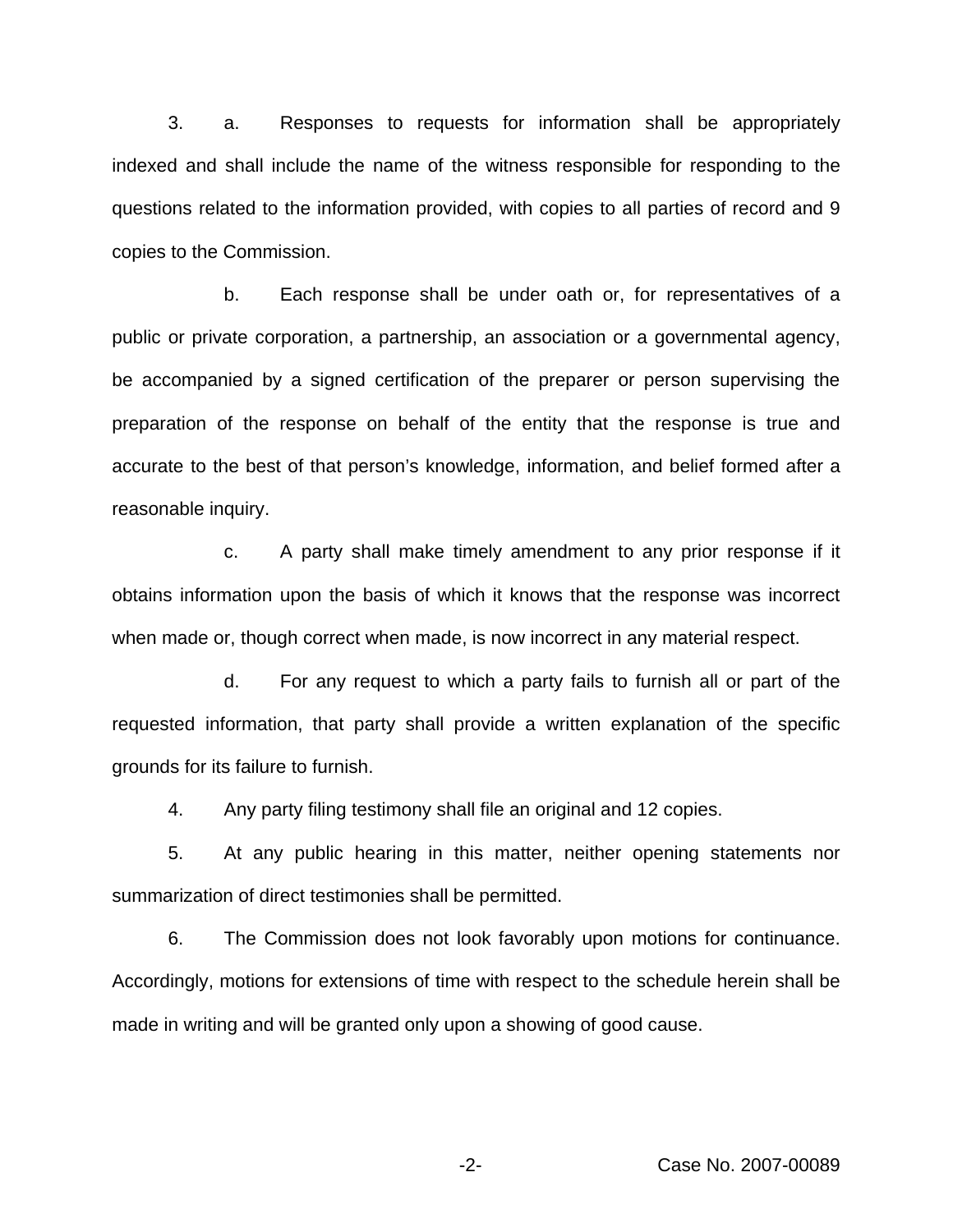7. Nothing contained herein shall prevent the Commission from entering further Orders in this matter.

Done at Frankfort, Kentucky, this 15<sup>th</sup> day of May.

By the Commission

ATTEST:

**Executive Director**